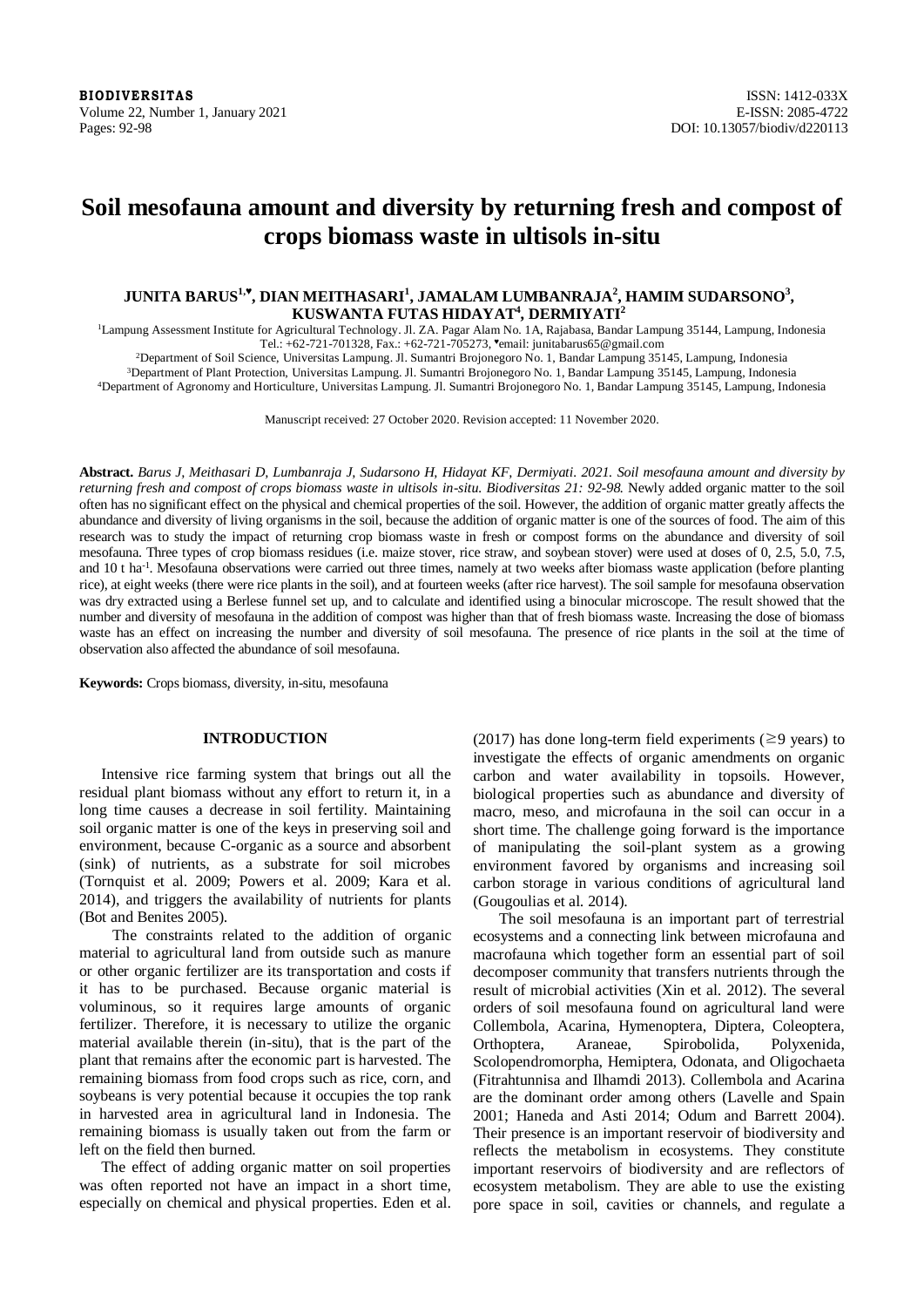major proportion of the organic matter transformations and nutrient fluxes in terrestrial ecosystems (Dervash et al. 2010), as previously reported that population and diversity of mesofauna are greatest at in soil with high porosity and organic matter (Andren and Lagerlof 1983). The reduced population of soil fauna often occurs due to disturbances in the soil such as fire, drought, tillage, application of pesticides, etc. However, the population increases rapidly when new organic matter was added, but fauna groups respond differently. Therefore, it is necessary to return remaining plant biomass to the soil as a food source for soil fauna.

### **MATERIALS AND METHODS**

#### **Study area**

This research was conducted in Research station of Assessment Institute for Agricultural Technology, Natar District, South Lampung, Lampung, Indonesia (- 5,322795<sup>o</sup>, 105,174483<sup>o</sup>) in March-July 2017. The type of soil at the study site was ultisols, the soil characteristics were pH 5.17; Organic-C 1.32 %; Total-N 0.11 %; P<sub>2</sub>O<sub>5</sub> (Bray-1) 12,59 mg.kg<sup>-1</sup>; and Potassium (K), Calcium (Ca), Magnesium (Mg), and exchangeable Al (cmol kg<sup>-1</sup>) were 0.16, 3.23, 2.85, and 0.68, respectively (Barus et al. 2019a). Soil texture consists of sand 10%; silt 54%; and clay 36%.(Barus, 2016).

### **Procedures**

The research comprised two sub-experiments: (i) The fresh form of biomass residues (as a mulch); and (ii) The compost form of biomass residues. The treatments applied in the two studies were A) Three types of crop biomass residues (i.e. maize stover, rice straw, and soybean stover), and B) Doses of crops biomass: 0, 2.5, 5.0, 7.5, and 10 Mg ha<sup>-1</sup> (mega gram per hectare). The treatments were arranged in a randomized block design with three replications with a plot size of  $5 \times 8$  m<sup>2</sup>, and in each plot was planted rice after two weeks of application of plant biomass waste. The ratio C and N (C/N) of the fresh plant biomass waste (maize stover, rice straw, and soybean stover) were 43, 44, and 45 respectively. The C/N of compost forms were 34, 29, and 31 respectively. Crops biomass waste materials used in this study were available in the research area (in-situ). Fresh form of crops biomass waste is spread evenly on the ground as mulch. Meanwhile, the composted biomass waste was spread evenly and mixed with the soil at a depth of 10-20 cm.

Mesofauna observations were carried out three times, at two weeks after biomass waste application (before planting rice), at eight weeks (there were rice plants in the soil), and at fourteen weeks (after rice harvest). Soil sampling for observation of soil mesofauna was carried out using a sample ring  $(3.7 \times 3.7 \times 4 \text{ cm})$ . The soil sample was dry extracted using a Berlese funnel set up (Parisi et al. 2005; Niswati et. al. 2010; Laksmi and Josep 2018; Gruss et al. 2019). The soil sample was irradiated with 25-watt lamp for 5 x 24 hours. Mesofauna that falls down were accommodated in the film tube that already contains 70% alcohol. Furthermore, the number of mesofauna in the tube

calculated and identified using a binocular microscope which has a camera that is able to display images directly from a slide preparation and then saved it in softcopy. The number of mesofauna per ring sample was converted into total population in  $dm^{-3}$  with the equation:

x/( $πr2 t$ ): X dm<sup>-3</sup>

Where:

- X : Total mesofauna dm-3
- x : Number of mesofauna/sample ring
- r : radius of the sample ring  $(3.7 \text{ cm})$
- t : height of the sample ring  $(4.0 \text{ cm})$
- $\pi$  : 3.14

#### **Data analysis**

Analysis of variance (F-test) and followed LSD post hoc test using SPSS 18 software. Correlations between mesofauna abundance and soil water content were determined using Pearson's rank correlation coefficient.

#### **RESULTS AND DISCUSSION**

#### **Total-C, total-N, and Cation Exchange Capacity (CEC)**

Based on recapitulation analysis of variance (F-test) of three types of biomass waste and doses on pH, total-C, total-N, and soil cation exchange capacity (CEC), after two weeks of application, both the type of fresh biomass and doses had no effect on soil pH, total-C, total-N, and CEC. The trend was the same for the application of compost biomass waste, except for the N-total. Increasing the dose of compost biomass waste increase the total N-soil content (Table 1). Soil chemical properties do not change easily with soil input because the soil is a buffer that neutralizes these changes. Usually, the research on the chemical properties of soil is carried out in long-term field experiments (Eden et al. 2017).

#### **Number of soil mesofauna**

Based on recapitulation analysis of variance (F-test) of three types of biomass waste and doses on number of mesofaunas, after two weeks of application of fresh biomass waste, both the type of biomass and the application dose had no effect on the number of soil mesofauna (Table 2).

**Table 1.** Total-N of soil after two weeks application of three types of compost plant biomass waste with multiple dosage levels

| <b>Doses</b>                     | <b>Compost biomass waste</b> |                   |                   |  |  |  |  |
|----------------------------------|------------------------------|-------------------|-------------------|--|--|--|--|
|                                  | <b>Maize stover</b>          | <b>Rice straw</b> | Soybean stover    |  |  |  |  |
|                                  | Total-N $(%)$                |                   |                   |  |  |  |  |
| $0.0$ (control)                  | 0.14 <sub>b</sub>            | 0.14 <sub>b</sub> | 0.13 <sub>b</sub> |  |  |  |  |
| $2.5$ Mg ha <sup>-1</sup>        | $0.16$ ab                    | $0.15$ ab         | $0.14$ ab         |  |  |  |  |
| 5.0 $Mg$ ha <sup>-1</sup>        | $0.16$ ab                    | $0.16$ ab         | $0.15$ ab         |  |  |  |  |
| $7.5 \text{ Mg} \text{ ha}^{-1}$ | 0.14 <sub>b</sub>            | 0.17a             | $0.15$ ab         |  |  |  |  |
| $10.0$ Mg ha <sup>-1</sup>       | 0.17a                        | 0.17a             | 0.16a             |  |  |  |  |
| LSD (5%): 0.02                   |                              |                   |                   |  |  |  |  |

Note: Means followed by same letter in the same column are not significantly different (LSD,  $P < 0.05$ )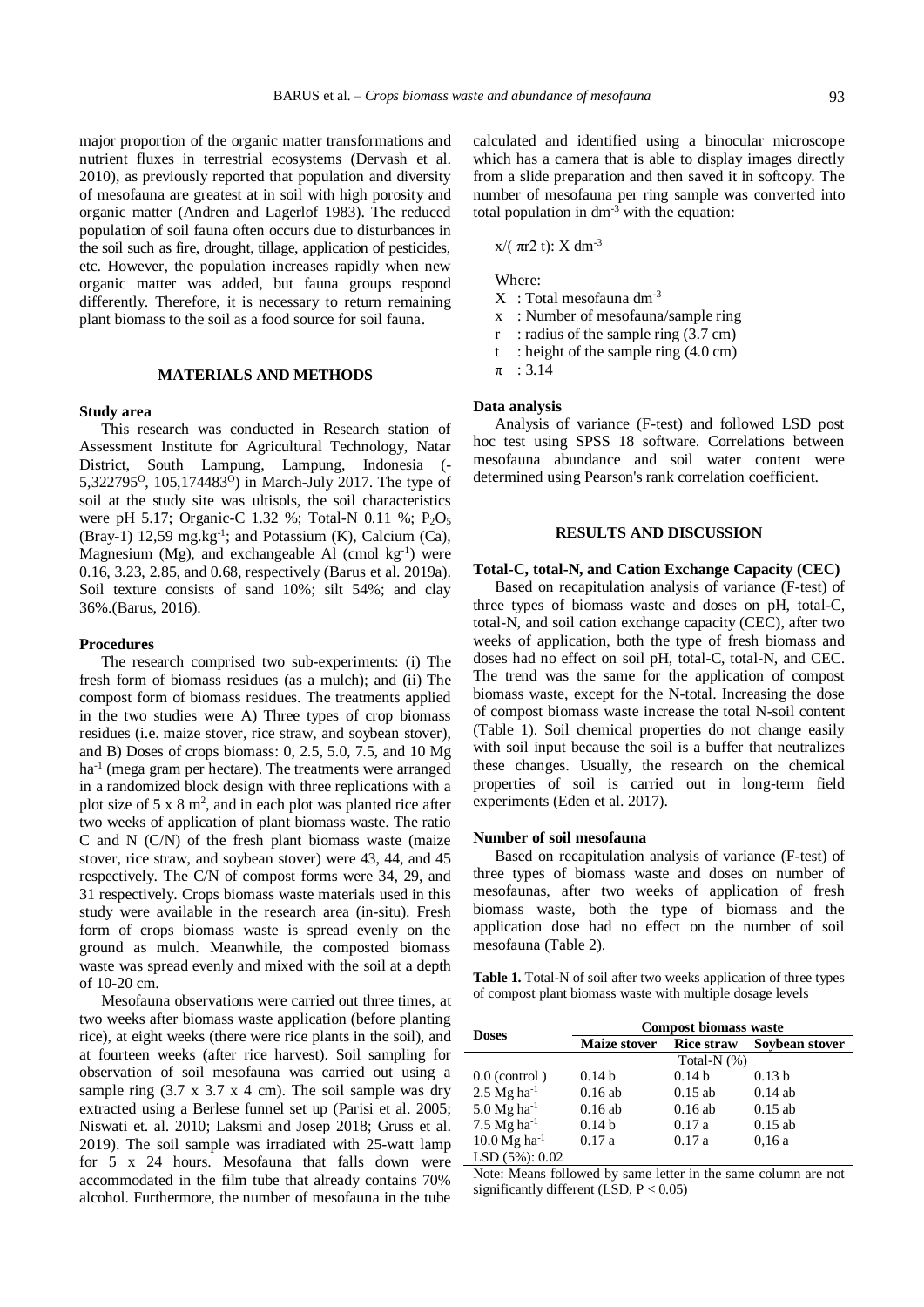However, the addition of compost biomass waste, an increase in the application dose had the effect of increasing the number of soil mesofauna. In observations after eight and fourteen weeks, returning waste biomass at high doses significantly increases the amount of soil mesofauna in both fresh and compost waste biomass.

The amount of mesofauna observed varied in fresh or compost of biomass waste added (Table 3 and 4) both in two or eight weeks after application of biomass waste. Increasing the dose of biomass waste resulted in an increase in the number of soil mesofauna observed. This is because the added plant biomass waste increase food source for macro, meso, and microorganisms in the soil. Purwanto et al. (2017) reported that increasing the level of application of biomass waste affects the population of soil fauna, as same as reported by Barus (2019 b) that increases the number of earthworms. The research results of organic rice management were reported by Damarmoyo et al. (2018) that tends to increase abundance of earthworms, non-parasitic nematodes, and soil respiration.

The average number of mesofauna in the addition of compost biomass waste was more than the addition of fresh biomass waste. In observations 2 weeks after application, the average number of mesofauna in the addition of compost biomass waste was 88 with the highest number 127, while in the addition of fresh biomass waste the average number was 54 and the highest number was 65 (Table 3). This relates to the quality of biomass waste material. Organisms involved in weathering organic material will prefer higher quality materials, so that the speed of decomposition of plant residues under certain

temperature and humidity conditions is a function of the chemical quality of plant material (Nourbakhsh, 2006; Zhang et al. 2008). The C/N ratio is commonly used as a guideline for predicting the relative decomposability potential of organic materials added to soil. Plant biomass waste materials that have been composted in this study have a C/N ratio of 29 to 34, while the fresh materials are between 43 to 45. In general, the higher the ratio of C and N in organic matter, the more difficult it is and requires a long time to decompose (Köchy and Wilson, 1997; Silveira, 2011). Soil organisms need carbon as an energy source and nitrogen is needed as a source of protein for their body.

**Table 2.** Recapitulation of the analysis of variance the effects of three types of fresh and compost plant biomass waste, application level, and their interaction on the total soil mesofauna in the twoweek observation

|                                                                         | <b>F-test</b>                  |              |               |  |  |  |  |
|-------------------------------------------------------------------------|--------------------------------|--------------|---------------|--|--|--|--|
| <b>Treatments</b>                                                       | <b>Total of soil mesofauna</b> |              |               |  |  |  |  |
|                                                                         | 2 WAA                          | <b>8 WAA</b> | <b>14 WAA</b> |  |  |  |  |
| <b>Fresh biomass</b>                                                    |                                |              |               |  |  |  |  |
| Type of plant biomass                                                   | ns                             | ns           | Ns            |  |  |  |  |
| Dose of plant biomass                                                   | ns                             | **           | **            |  |  |  |  |
| Type X doses                                                            | ns                             | ns           | <b>Ns</b>     |  |  |  |  |
| <b>Compost biomass</b>                                                  | ns                             | ns           | <b>Ns</b>     |  |  |  |  |
| Type of plant biomass                                                   | ns                             | ns           | Ns            |  |  |  |  |
| Dose of plant biomass                                                   | **                             | **           | **            |  |  |  |  |
| Type X doses                                                            | ns                             | ns           | Ns            |  |  |  |  |
| Note: ** significant at $\alpha$ : 1 %; ns: not significant; WAA: Weeks |                                |              |               |  |  |  |  |

after application

Table 3. Soil mesofauna population (number dm<sup>-3</sup>) after application of three types of fresh and compost biomass waste with several doses at 2 weeks after application

| <b>Dosage</b> | Fresh biomass waste after 2 weeks application   |                   |                | Compost biomass waste after 2 weeks application |                   |                |  |
|---------------|-------------------------------------------------|-------------------|----------------|-------------------------------------------------|-------------------|----------------|--|
| $(Mg ha-1)$   | <b>Maize stover</b>                             | <b>Rice straw</b> | Sovbean stover | <b>Maize stover</b>                             | <b>Rice straw</b> | Sovbean stover |  |
|               | Total soil mesofauna (number dm <sup>-3</sup> ) |                   |                | Total soil mesofauna (number dm <sup>-3</sup> ) |                   |                |  |
| 0.0           | 42 a                                            | 49 a              | 60 a           | 55 c                                            | 55 c              | 46 c           |  |
| 2.5           | 55 a                                            | 49 a              | 49 a           | 55 c                                            | 78 b              | 78 b           |  |
| 5.0           | 55 a                                            | 60 a              | 42a            | 96 ab                                           | 109a              | 91 b           |  |
| 7.5           | 60a                                             | 55 a              | 55 a           | 109a                                            | 91 b              | 125 a          |  |
| 10.0          | 49 a                                            | 65 a              | 65 a           | 91 b                                            | 110a              | 127 a          |  |
|               | $LSD(5\%):15.97$                                |                   |                |                                                 |                   |                |  |

Note: Means followed by same letter in the same column are not significantly different (LSD, P < 0.05)

Table 4. Number of soil mesofauna population (tail dm<sup>-3</sup>) after application of three types of fresh and compost biomass waste with several doses at 8 weeks after application

| <b>Dosage</b>     | Fresh biomass waste after 8 weeks application |                                                 |                 | Compost biomass waste after 8 weeks application |                   |                |  |  |  |
|-------------------|-----------------------------------------------|-------------------------------------------------|-----------------|-------------------------------------------------|-------------------|----------------|--|--|--|
| $(mg \, ha^{-1})$ | <b>Maize stover</b>                           | <b>Rice straw</b><br>Sovbean stover             |                 | <b>Maize stover</b>                             | <b>Rice straw</b> | Sovbean stover |  |  |  |
|                   |                                               | Total soil mesofauna (number dm <sup>-3</sup> ) |                 |                                                 |                   |                |  |  |  |
| 0.0               | 49 b                                          | 49 d                                            | 36 <sub>b</sub> | 57 b                                            | 49 c              | 49 c           |  |  |  |
| 2.5               | 49 b                                          | 55 cd                                           | 49 h            | 73 h                                            | 60c               | 60c            |  |  |  |
| 5.0               | 60 <sub>b</sub>                               | 67 c                                            | 67 a            | 93 a                                            | 93 b              | 87 b           |  |  |  |
| 7.5               | 91 a                                          | 85 b                                            | 73 a            | 107a                                            | 127a              | $107$ ab       |  |  |  |
| 10.0              | 104a                                          | 109a                                            | 78 a            | 100a                                            | 100 <sub>b</sub>  | 113 a          |  |  |  |
| LSD(5%)           | 14.16                                         |                                                 |                 | 16.05                                           |                   |                |  |  |  |

Note: Means followed by same letter in the same column are not significantly different (LSD, P < 0.05)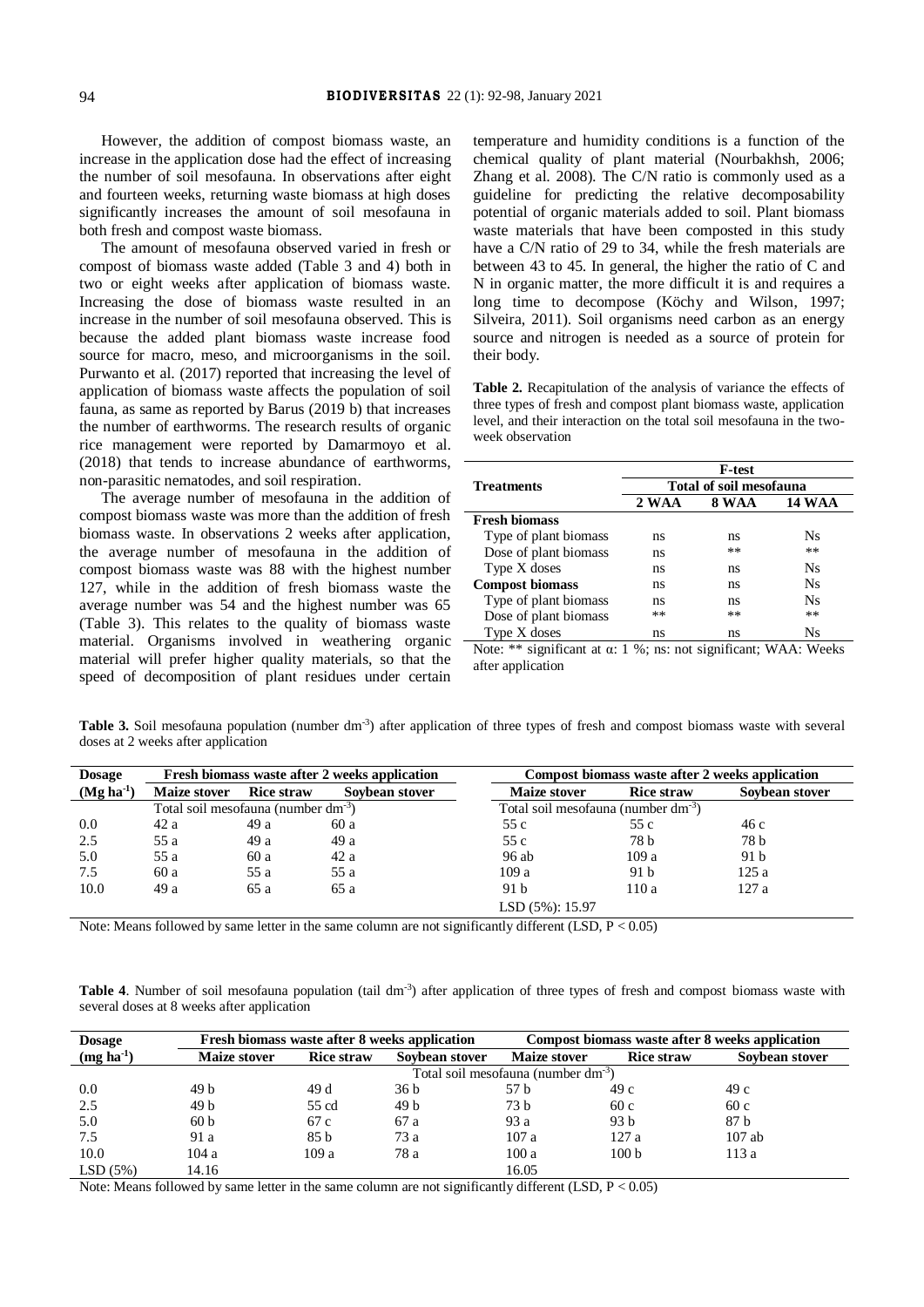The number of mesofauna in the 8-week observation was more than in the 2 and 14-week observation especially at doses  $> 2.5$  Mg ha<sup>-1</sup> (Figure 1). This is related to at that time there were paddy plants above ground, while in the 2 week observation the rice had not been planted and at 14 weeks the rice plants had been harvested (the soil was in a fallow condition). The presence of rice plants affects the soil moisture underneath. Abundance and diversity of soil fauna refer to the number and diversity of plant species in an ecosystem that affects soil organic matter content and other environmental factors such as soil moisture. Soil properties, especially physical properties (bulk density and soil moisture) greatly affect the growth of plant roots and the spread of soil fauna and microbes.

The results of the Pearson correlation show that numbers of mesofauna positively correlated with soil water content (%) both at 2 weeks and 8 weeks of observations after the addition of biomass waste (Table 5). Drought conditions and the humidity is the most important factor determining distribution, abundance, and survival of soil mesofauna in tropical forest (Wiwatwitaya & Takeda, 2005). George et al. (2017) reported that number of mesostigmata had significant positive relationships with bulk density, soil moisture, and pH, but had significant negative relationships with C:N ratio. The presence of macrofauna such as earthworms also has a positive correlation with soil water content (Barus et al. 2019 b).



Figure 1. The average number of soil mesofauna (number dm<sup>-3</sup>) after adding several doses of fresh biomass waste at 2, 8, and 14 weeks after application

**Table 5.** Correlation of soil water content (%) and numbers of mesofauna after 2 weeks and 8 weeks added of biomass waste

| Numbers of mesofauna after 2 weeks |                                          |                 |  |  |  |  |
|------------------------------------|------------------------------------------|-----------------|--|--|--|--|
| Soil water<br>content $(\% )$      | Pearson Correlation<br>$Sig. (2-tailed)$ | $.324*$<br>.029 |  |  |  |  |
|                                    | N                                        | 45              |  |  |  |  |
| Numbers of mesofauna after 8 weeks |                                          |                 |  |  |  |  |
| Soil water                         | Pearson Correlation                      | $.454***$       |  |  |  |  |
| content $(\% )$                    | $Sig. (2-tailed)$                        | .002            |  |  |  |  |
|                                    | N                                        | 45              |  |  |  |  |

Note: \*. Correlation is significant at the 0.05 level (2-tailed). \*\*. Correlation is significant at the 0.01 level (2-tailed)

#### **Diversity of soil mesofauna**

In general, there were seven soil mesofauna orders found in this study (Acarina, Coleoptera, Collembola, Diplura, Diptera, Anoplura, and Symphyla), six of them are shown in Figure 2. Most of them are found in groups, but for the photo one clearly is chosen (Figure 2).

The number and types of soil mesofauna at various doses after two weeks added fresh and compost of plant biomass waste showed in Table 6 and 7. Increasing in doses of fresh and compost of biomass waste increases the total population and diversity of soil mesofauna. In control and low doses  $(2.5 \text{ Mg } \text{ha}^{-1})$ , the dominant types of mesofauna were Acarina and Anoplura, while at doses of 5 Mg ha-1 or more, the dominant type was Collembola. The study results showed that Acarina and Collembola are the most important group of decomposer organisms that play an active role in the initial process of breaking down organic material (Sugiyarto 2000; Haneda and Asti 2014). Rizalli et al. (2019) reported that soil organic matter in the soybean field supports arthropod abundance and their covariation, especially for collembolan and ants (Culliney 2013) reported that approximate abundance (number  $m^{-2}$ ) of mesofauna in tropical savanna is microarthropoda 2000 and symphyla 2000.

The results of this study also showed that the composition and amount of each soil mesofauna group were different in fresh biomass and compost waste. The amount of mesofauna is higher in compost biomass waste (average number: 88) than in fresh biomass waste (average number: 53). In fresh biomass waste, it was found that the dominant number of Acarina groups, whereas in compost biomass, a dominant Collembola group was found. Gatiboni et al. (2011) report a change in the soil fauna groups in the different decomposition stages, principally due to the increase of Collembola in later stages of straw decomposition.

The type and number of mesofauna found were also different in each observation  $(2 \text{ weeks}, 8 \text{ weeks}, \text{and } 14)$ weeks). In the application of fresh biomass waste (Figure 3A), at the observation of 2 weeks, there were five types of mesofauna found which were dominated by group of Acarina, Collembola, and Diptera. After 8 weeks of application of plant biomass, six types of mesofauna were found, and were dominated by Collembola, Diplura, and Coleoptera. Observation after harvest (14 weeks), four types of mesofauna were found which were dominated by Acarina, Coleoptera, and Anoplura.

Observation in compost biomass waste (Figure 3B), after 2 weeks application, there were seven types of mesofauna found which were dominated by group of Collembola, Acarina, and Coleoptera. After 8 weeks of application of biomass waste, seven types of mesofauna were found, and were dominated by Collembola, Symphyla, Diplura, and Acarina. Observation after harvest (14 weeks), four types of mesofauna were found which were dominated by Acarina, Coleoptera, and Anoplura. The type of mesofauna that was observed also varied in compost biomass waste applications. The observation of 2 weeks, there were seven types of mesofauna which were dominated by the order of Collembola and Acarina. At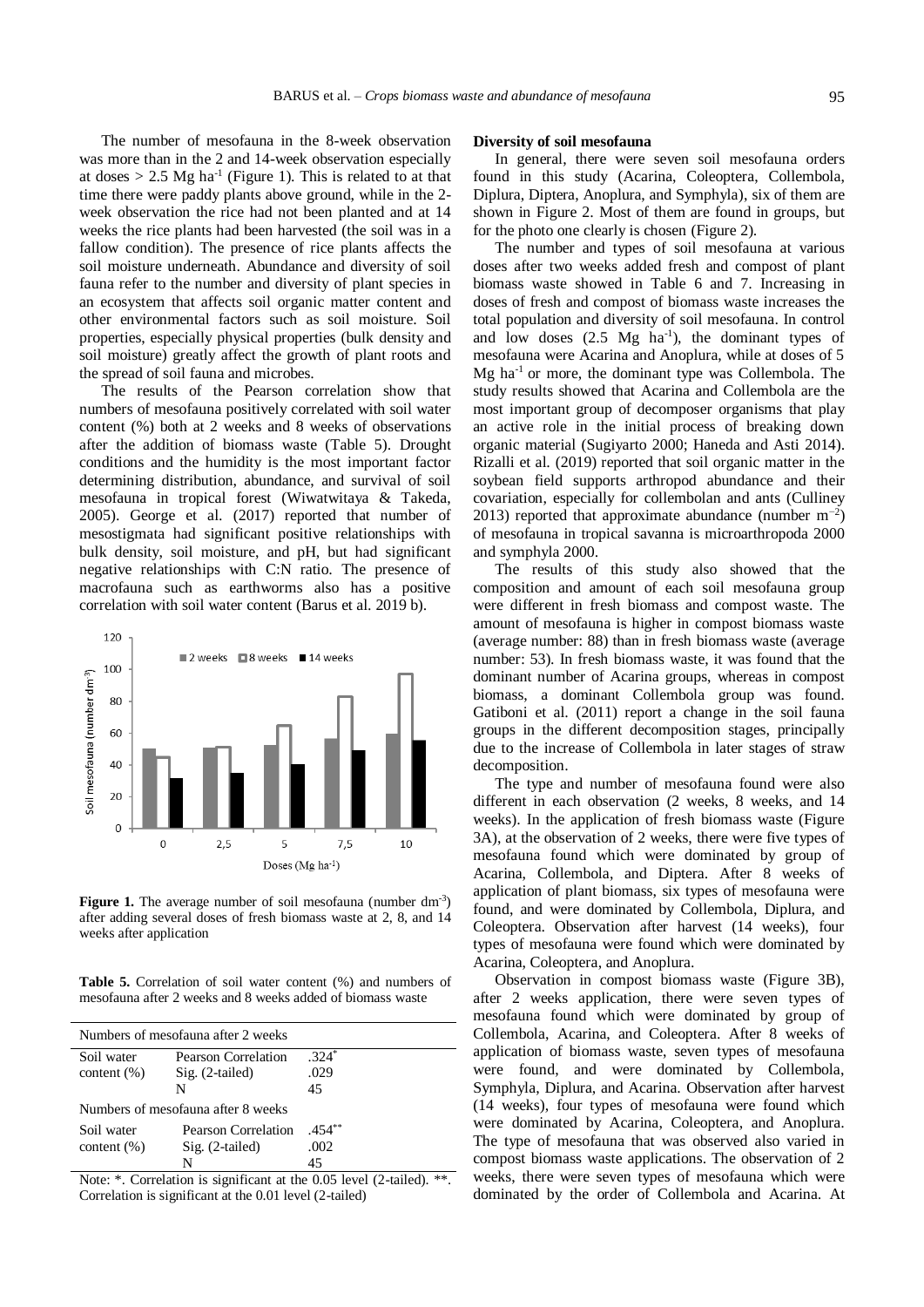eight weeks of observation, seven types were found too, and were dominated by Collembola and Diplura. Furthermore, after harvest observation, six types of mesofauna were found which were dominated by Acarina, Anoplura, Coleoptera, and Collembola.



**Figure 2.** Types of soil mesofauna after application of compost biomass waste of maize, rice, and soybean. A. Acarina, B. Coleoptera, C. Collembola, D. Diplura, E. Diptera, and F. Anoplura. Identified and photographed using a binocular microscope

| <b>Type of Mesofauna</b> | Doses of fresh biomass (mg $ha^{-1}$ ) |     |     |     |      |         |
|--------------------------|----------------------------------------|-----|-----|-----|------|---------|
|                          |                                        | 2.5 | 5.0 | 7.5 | 10.0 | Average |
| Number of soil mesofauna |                                        |     |     |     |      |         |
| Anoplura                 | 10                                     | 10  |     |     |      |         |
| Diplura                  |                                        |     |     |     |      |         |
| Acarina                  | 23                                     |     |     | 10  | 10   |         |
| Collembola               |                                        |     | 12  | 4   | 16   |         |
| Diptera                  |                                        |     |     |     |      |         |
| Coleoptera               | 10                                     |     |     | 10  |      |         |
| Symphyla                 |                                        |     |     |     |      |         |
| Total                    | 50                                     | 5.  |     | 56  | 59   |         |

**Table 6.** The number and types of soil mesofauna at various doses of fresh biomass waste were observed 2 weeks after application

**Table 7.** The number and types of soil mesofauna at various doses of compost biomass waste were observed 2 weeks after application

|                          | Doses of compost biomass $(mg \, ha^{-1})$ |     |     |              |      |         |
|--------------------------|--------------------------------------------|-----|-----|--------------|------|---------|
| <b>Type of Mesofauna</b> |                                            | 2.5 | 5.0 | 7.5          | 10.0 | Avarage |
| Number of soil mesofauna |                                            |     |     |              |      |         |
| Anoplura                 |                                            |     | 16  |              |      |         |
| Diplura                  |                                            | h   | 12  | 20           | 22   |         |
| Acarina                  | 20                                         | 24  | 18  | 16           |      | 18      |
| Collembola               |                                            | 10  | 23  | 33           | 36   | 22      |
| Diptera                  | 10                                         | 12  | 12  | 10           |      | 10      |
| Coleoptera               |                                            | 6   | 14  | 14           |      |         |
| Symphyla                 |                                            |     |     | <sub>0</sub> | 10   |         |
| Total                    |                                            | 70  | 98  | 107          | 104  | 88      |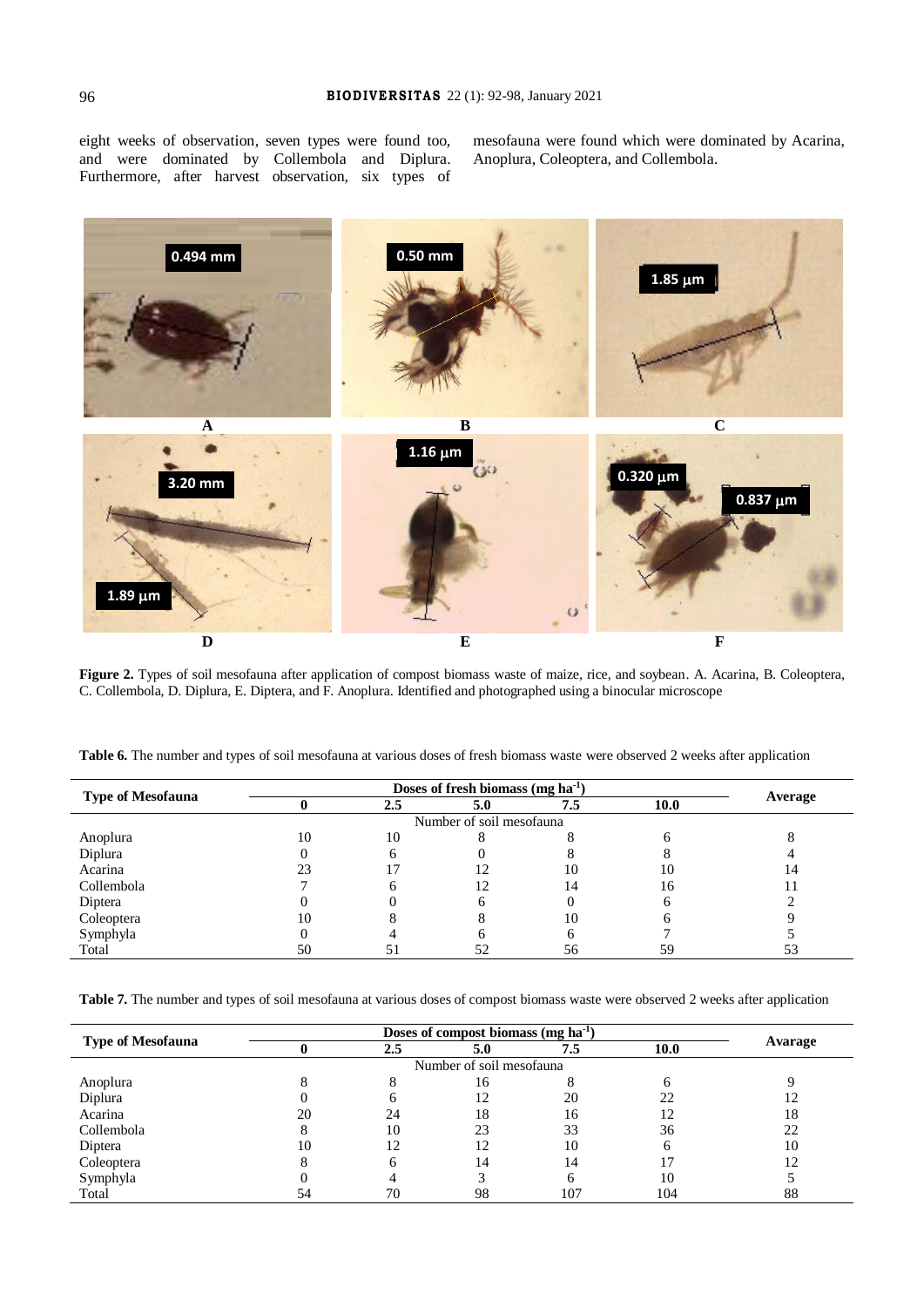

**Figure 3.** Types and amounts of mesofauna (number dm-3) after application of fresh biomass waste (A) and compost (B) at observations 2, 8, and 14 weeks after application of biomass waste

In general, the number of mesofaunas was higher and the species varied more at 8 weeks of observation compared to 2 weeks and 14 weeks. Observation at 14 weeks (after harvest) showed the number of mesofaunas had decreased considerably compared to that at 8 weeks of observation. This relates to soil moisture, where at eight weeks of observation the rainfall was still high and above there were rice plants so that it affected the soil moisture in the root layer which was the preferred place for mesofauna. While, observations after rice harvest, the land is fallow (without plants) and rainfall at that time (July) was relatively low, so that it affects the low of soil moisture. Pratiknyo et al. (2018) also report that maximum rainfall, canopy closure, and manure application affect the abundance of Families Rhinotermitidae and Termitidae in plain Mount Slamet, Central Java. In observations after rice harvesting, the dominant type of soil mesofauna is the type of lice and mites (Acarina) and Anoplura (sucking lice), this is due to the fact that this species is more resistant to dryness than other types such as Collembola or Diplura.

The results of this study indicate that the addition or return of organic matter to the soil periodically is very important, because new organic matter, whether fresh or composted, is a source of food and energy for soil fauna which affects the abundance and diversity in the soil rapidly.

In conclusion, there was a difference in the abundance and diversity of soil mesofauna with the addition of fresh or composted waste biomass. The type of biomass waste (rice straw, corn stover, or soybean stover) has no effect on the number and diversity of soil mesofauna species. However, increasing the dose of biomass waste has the effect of increasing the number and diversity of soil mesofauna. The presence of plants in the soil at the time of observation also affected the abundance of soil mesofauna, this is related to the soil moisture was higher below it compared to the fallow soil.

## **ACKNOWLEDGEMENTS**

All data displayed in this paper is part of the research results in the doctoral program of agricultural science at Lampung University, Indonesia. Promoters and copromoters are involved as co-author in this paper, so there are no conflicts of interest.

## **REFERENCES**

- Andrén O, Lagerlöf J. 1983. Soil fauna (microarthropods, enchtraeids, nematodes) in Swedish agricultural cropping systems. Acta Agric Scand 33: 33-52.
- Barus J, Lumbanraja J, Sudarsono H, Dermiyati. 2019a. A litterbag study: decomposition rate and C/N ratio of annual crop biomass residues on an ultisols in Natar Village, South Lampung, Indonesia. Pertanika J. Trop. Agric. Sc. 42 (1): 387-403.
- Barus J, Lumbanraja J, Sudarsono H, Dermiyati. 2019b. Improvement of several indicators of physical and biological properties of soil after adding crops biomass residues and yield of upland rice. J Degrad and Mining Lands Manag 6 (2): 1625-1634. DOI:10.15243/jdmlm.2019.062.1625
- Barus J. 2016. Utilization of crops residues as compost and biochar for improving soil physical properties and upland rice productivity. J Degrad Mining Lands Manag 3 (4): 631-637. DOI: 10.15243/jdmlm.2016.034.631.
- Bot A, Benites J. 2005. The importance of soil organic matter: Key to drought-resistant soil and sustained food production. FAO Soils Bulletin, Rome. DOI: 10.1080/03650340214162.
- Culliney T. 2013. Role of Arthropods in Maintaining Soil Fertility. Agriculture (Basel) 3: 629-659. DOI: 10.3390/agriculture3040629.
- Damarmoyo KS, Handayani S, Utami SNH, Indarti S. 2018. Soil physical properties and abundance of soil fauna in conventional and organic rice field. IOP Conf Ser Earth Environ Sci 215: 012009. DOI: 10.1088/1755-1315/ 215/1/012009.
- Dervash MA, Bhat RA, Mushtaq N, Singh DV. 2010. Dynamics and Importance of Soil Mesofauna. Intl J Adv Res Sci Eng 7 (4): 2010- 2019.
- Eden M, Gerke HH, Houot S. 2017. Organic waste recycling in agriculture and related effects on soil water retention and plant available water: a review. a review. Agron Sustain Dev 37 (11): 1-21. DOI: 10.1007/s13593-017-0419-9.